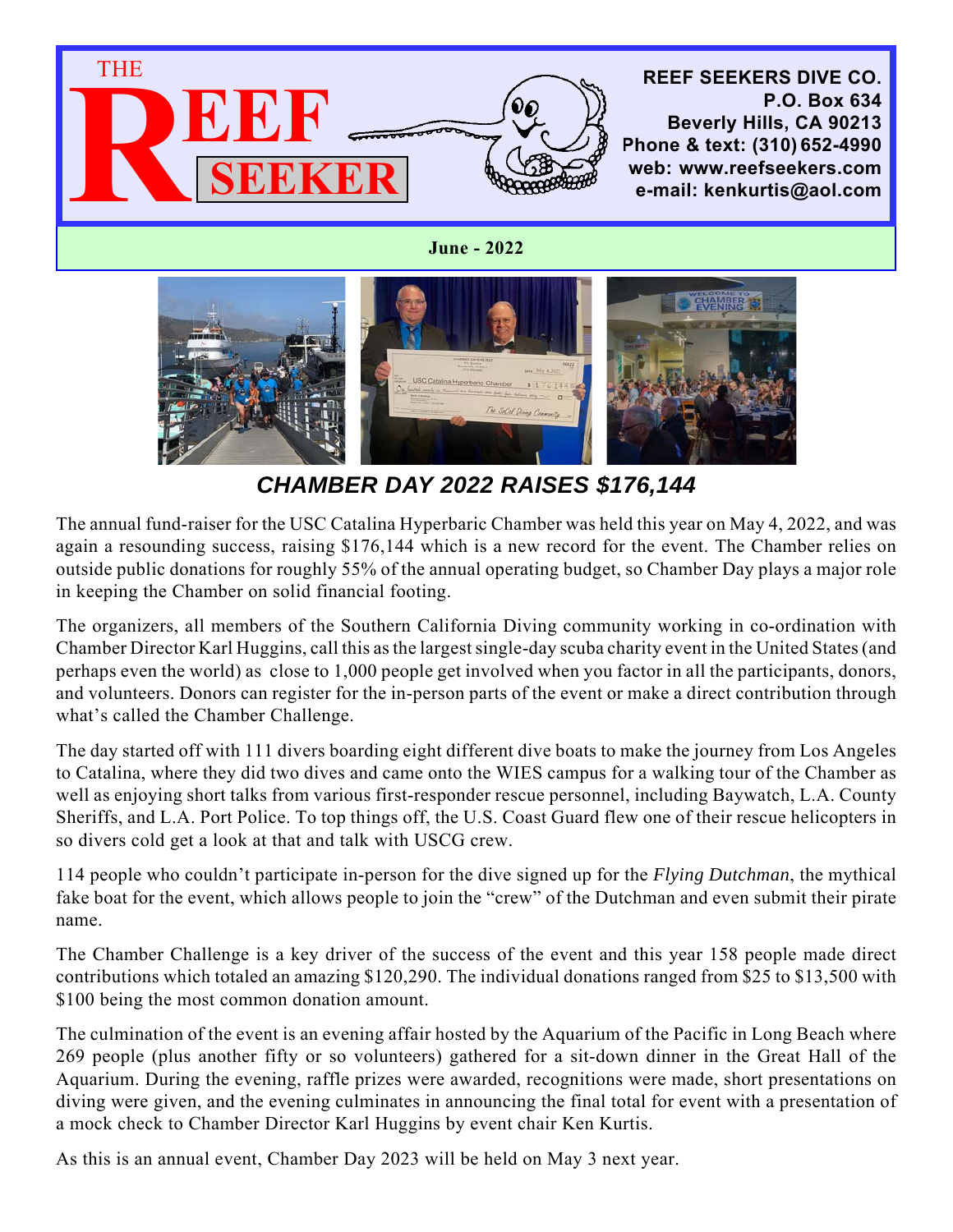#### *ANNUAL LONG BEACH SCUBA SHOW A SUCCESS*

The annual Scuba Show was once again, like Chamber Day, live and in-person and was held May 14-15 at the Long Beach Convention Center. Although official attendance isn't out yet, it seemed to everyone I talked to like the show was busier than it has been, especially on Saturday. This makes perfect sense when you realize there's a pent-up demand within divers to go diving and this presented among the first large-scale opportunities to make that happen.

There were plenty of travel providers there and all of their booths seemed well-attended. The seminars were also well-attended. I personally gave two and had about 40 people for my 11AM Saturday talk on diving with Whale Sharks at Isla Mujeres (normally we get about 20 people for the 11AM slots) and we had around 120 people attended the "Why Divers Die" panel discussion at the end of Saturday (once again, the #1-attended seminar for theshow

So it's certainly nice to see everyone so excited about getting wet again and hopefully we'll be able to provide you with some more opportunities to do that in 2022. We'll be running our monthly midweek day trips to Avalon throughout the summer, have Vets Park shore dives scheduled here and there, are offering a number of classes (mostly through Zoom), have Zoom Seekers scheduled each month, and also hope to schedule a foreign trip (or maybe even two) before the end of the year.



# *DR. BILL CELEBRATION OF LIFE*

On Sunday June 12, there will be a celebration of life for Dr. Bill Bushing that will be held at the Avalon Underwater Park starting at 11AM. There will be some people speaking, an opportunity for attendees to share any Dr. Bill experiences or stories that they have, and afterwards, for those choosing to do so, there will be a dive in Dr. Bill's memory. It's all fairly informal and for those who can't attend, plans are being made to live-stream the event through Dr. Bill's FaceBook page. For those attending, since Bill loved Hawaiian shirts and his blue wetsuit, you're asked to wear something Hawaiian or blue.

# *ZOOM SEEKERS – TUESDAY, JUNE 14*

Our June speaker will be Nancy Caruso, the founder of and guiding force behind Get Inspired, a 501(c)(3) organization whose goal is to get kids excited about and inspired about the ocean. They're also involved in a number of things for adult volunteers, like kelp restoration and abalone replanting projects.

As with all Zoom Seekers meetings, we'll start at 7:30PM and have time for Q&A following the meeting. We'll be done no later than 9PM. Keep an eye open for TWARS on June 12 as that's where you'll find the URL link so you can join us for this. Hope to see you there.



*2022 DIVING VACATIONS* **Where else can we go??? Fall (?) • Indonesia Also fall • Yap (?) Other suggestions?**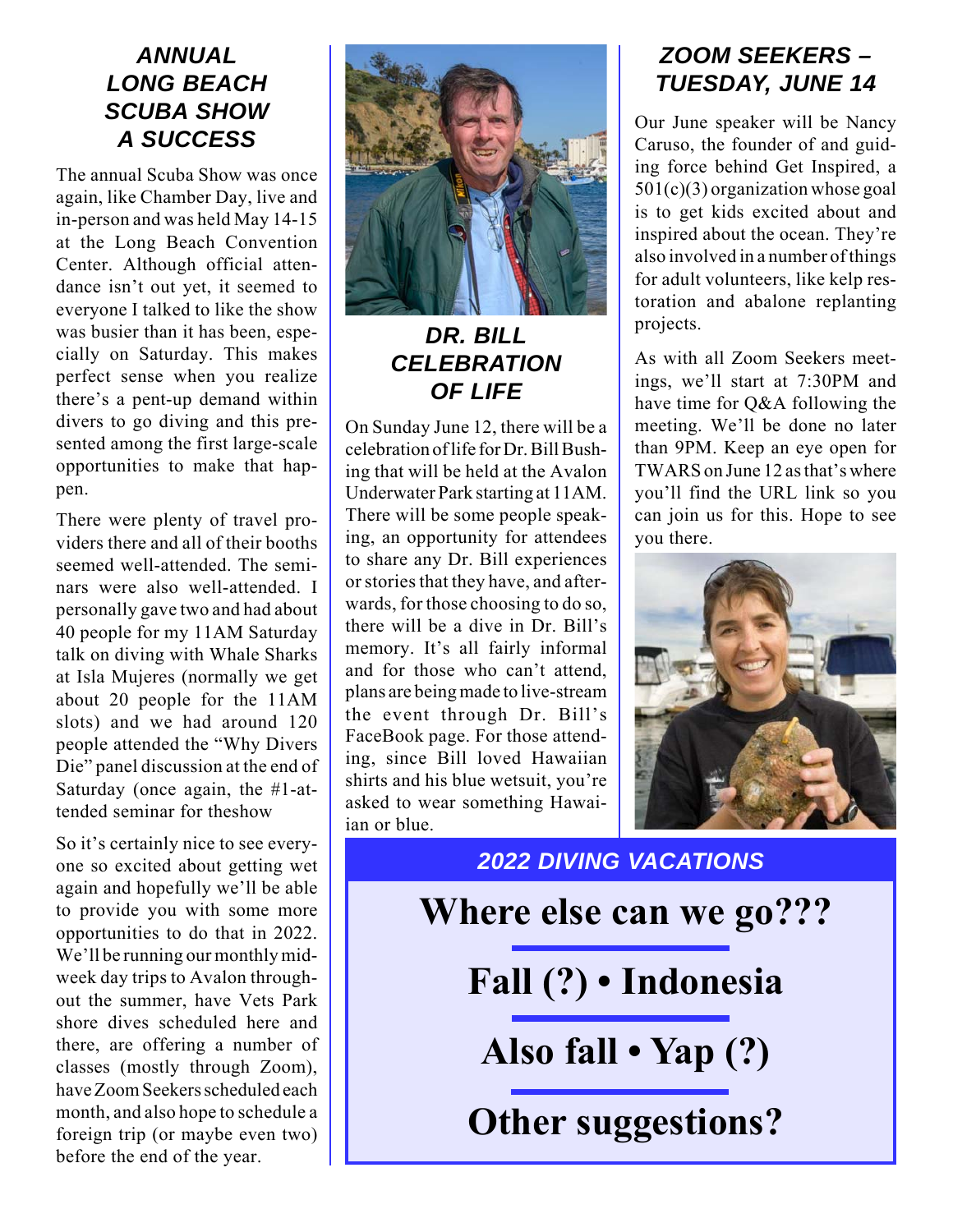# *BONAIRE 2022 MINI TRIP REPORT*

*(I will send out the full version later this week but here are some highlights.)*

This was our 18th trip to Bonaire and our first since 2018. For about the last twenty years or so, we've always stayed at Buddy Dive (which is right next to Sand Dollar) and which is currently probably the largest dive operation on the island of Bonaire.

A lot of what makes diving a specific site in Bonaire special or not is based on what critters you find on the dive. The late Buddy Dive guide extraordinaire Murph Henar used to refer to them as his "special friends." Usually that meant a seahorse or a frogfish, but it could also be a Tarpon, Spotted Drums in adult or juvy phases (and we had more of both on this trip than I think I've ever seen before), squid, turtles, and a host of others.

There's even a site called Something Special (which was also one of Murph's favs). The way it got its name is because of a bootleg liquor that was produced there called "Something Special" but the site really is a special one to dive and we were able to hit it on a very good day.

Something Special is immediately south of the entrance to the Harbor Village Marina. That means you need to be aware of boat traffic when you dive it – even though from a boat you're tied to a mooring – because some boaters simply aren't paying attention to divers.

But the site certainly lived up to its name for us. One thing I really wanted to find – and which I'd seen there and only there before – was a small colorful Angelfish

# *UPCOMING LOCAL DIVES & CLASSES*

| <b>DAY</b><br>Thu.<br>Sat.<br>Wed.<br>Wed.<br>Thu.<br>Sat.<br>Wed. | <b>DATE</b><br>June 2<br>$\overline{4}$<br>8<br>9<br>20 | <b>BOAT/SITE</b><br>Redondo (Vets)<br>Redondo (Vets)<br>Redondo (Vets) | <b>PLANNED DESTINATION</b><br>Night Dive<br>Navigation (single tank)<br>Catalina Express Avalon U/W Park (3 dives)<br>22 --- CLASS --- --- NAUI Nitrox ---<br>July 7 Redondo (Vets)  Night Dive<br><b>Mastering Surf Entries &amp; Exits</b><br>Catalina Express Avalon U/W Park (3 dives) | <b>PRICE</b><br>\$30<br>\$30<br>\$170<br>\$95<br>\$30<br>\$30<br>\$170 |
|--------------------------------------------------------------------|---------------------------------------------------------|------------------------------------------------------------------------|--------------------------------------------------------------------------------------------------------------------------------------------------------------------------------------------------------------------------------------------------------------------------------------------|------------------------------------------------------------------------|
| Wed.                                                               | 27                                                      | --- CLASS ---                                                          | --- Secrets of Fish ID ---                                                                                                                                                                                                                                                                 | \$30                                                                   |

called a Cherub Angelfish. They're generally at this site around 90 feet deep, they're maybe half an inch long, they constantly flit around the rubble bottom making them really difficult to shoot, but their coloration is gorgeous with a predominantly bright blue body, a yellow face, and a bright blue ring around their eyes. When I've gone to find them in the past, I've seen maybe five or six individuals. This time, there were dozens and dozens of them.

Back to our Something Special dive, the other nice thing we can guarantee seeing there is a field of Garden Eels, also down in the 70- 90 foot area. You start the dive from the mooring line and descend towards them. If you move slow and stay low, they don't immediately all retreat into their holes in the sand. The Garden Eels also mark the spot when you turn left and then cruise the front side of the site, seeing many of the usual critters. We found a huge Green Moray Eel, plenty of large orange Elephant Ear sponges, Goatfish, Azure Vase sponges, Lizardfish, Rock Hinds, and more.

When you make the turn at the halfway point of the dive ("spin the dive" is a phrase we use to indicate you're going to go back the way you came, but at a shallower depth), now you start to see Giant Anemones (I've also seen them called Bulb Anemones) in

the 20-30 foot range. Within the tentacles of those anemones reside various species of teeny shrimp including Pederson's Cleaner Shrimp as well as Squat Anemone Shrimp (aka "Sexy Shrimp" because they advertise their cleaning services and availability by seductively waving their arches tails).

But then, as you find yourself under the mooring buoy and your boat, you cross a sand channel to a rock wall that has tons of juvies and other small fish that use the place like a nursery and which could really be a dive all unto itself.

So for all kinds of reasons, Something Special really is something special.

The Buddy Dive house reef is no slouch either and we dove that plenty. You kick out from the dock and as the reef slopes down at a depth of around 35 feet, you choose to either go left or right. To the left is more of a wall-ish dive and to the right is more slope-y. We had excellent dives in both directions including squid (to the right near the bow of the Machaca wreck) and huge Tarpon during the day (to the left). No matter which direction you choose, it's a dive that doesn't disappoint.

We definitely saved the best for last. Dive guide Aitzel was pretty sure he could find a Frogfish at a